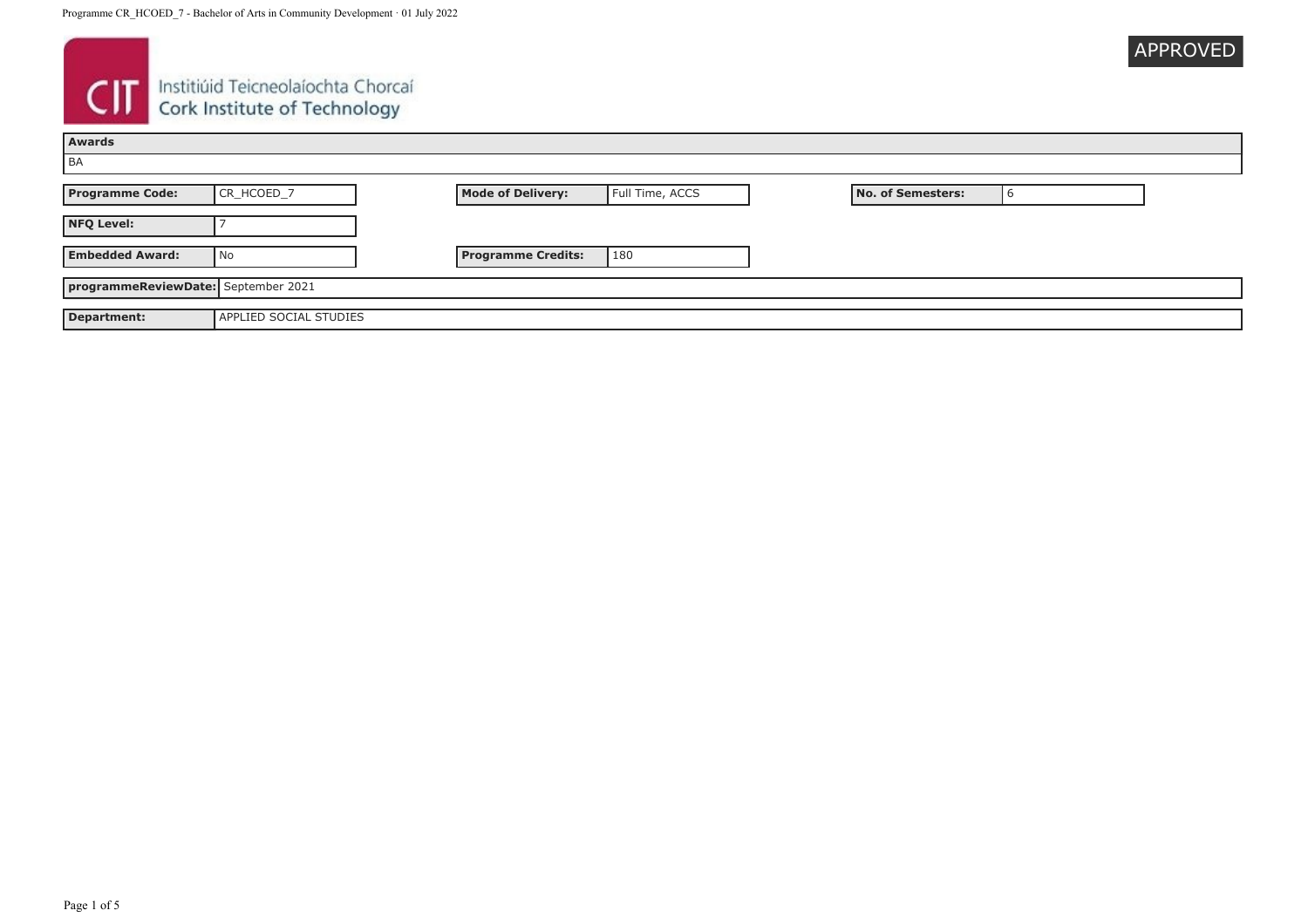## Programme Outcomes

Upon successful completion of this programme the graduate will be able to demonstrate... :

|  | PO1 Knowledge - Breadth                                                                                                                                                                                                                                                                                                                                                                                                                                                                                                                                                                                                                                                                                                                                                                                                                                                                                                                                                                                                                                                                                                                                                                           |
|--|---------------------------------------------------------------------------------------------------------------------------------------------------------------------------------------------------------------------------------------------------------------------------------------------------------------------------------------------------------------------------------------------------------------------------------------------------------------------------------------------------------------------------------------------------------------------------------------------------------------------------------------------------------------------------------------------------------------------------------------------------------------------------------------------------------------------------------------------------------------------------------------------------------------------------------------------------------------------------------------------------------------------------------------------------------------------------------------------------------------------------------------------------------------------------------------------------|
|  | (a) Within the domain of Community Development, knowledge required to undertake supervisory activities in the fields of Education and Development, Management, Leadership, Change, Group work and<br>Group Work in Community, Social Stratification, Models of Good practice in Community Work, Research ethics and Methods, Project Work Structure, Methods and Reporting.                                                                                                                                                                                                                                                                                                                                                                                                                                                                                                                                                                                                                                                                                                                                                                                                                       |
|  | PO2 Knowledge - Kind                                                                                                                                                                                                                                                                                                                                                                                                                                                                                                                                                                                                                                                                                                                                                                                                                                                                                                                                                                                                                                                                                                                                                                              |
|  | (a) Knowledge in the identified subject areas which will support the development, delivery and evaluations of interventions aimed to contribute to the process of community development across a range of<br>communities.                                                                                                                                                                                                                                                                                                                                                                                                                                                                                                                                                                                                                                                                                                                                                                                                                                                                                                                                                                         |
|  | PO3 Skill - Range                                                                                                                                                                                                                                                                                                                                                                                                                                                                                                                                                                                                                                                                                                                                                                                                                                                                                                                                                                                                                                                                                                                                                                                 |
|  | (a) Identify and analyse different leadership models at the community level and discuss key issues and challenges in relation to leadership among peers in disadvantaged areas • analyse and describe own<br>leadership style and skills in relation to community education/development and define criteria for identifying and selecting local leaders . use appropriate computer hardware and software to research,<br>record and report on all issues relating to the above • use a range of methods to assess educational needs and to work with community groups to set learning aims and objectives to meet these needs •<br>design, manage and evaluate a community based education project having regard to such issues as flexible access and delivery authentic assessment, accreditation and progression using locally<br>oriented services and provision as appropriate. • be able to work effectively and network with relevant organisations and agencies in this process. • Use knowledge of group types and dynamics to<br>maximise their effectiveness in the facilitation of community projects to describe groups they are involved with in the light of group dynamics theory |
|  | PO4 Skill - Selectivity                                                                                                                                                                                                                                                                                                                                                                                                                                                                                                                                                                                                                                                                                                                                                                                                                                                                                                                                                                                                                                                                                                                                                                           |
|  | (a) The judgement in selecting appropriate methods and instruments from the above to advance community development along with the intrapersonal and interpersonal skills to employ these judgements<br>ethically, effectively and sensitively.                                                                                                                                                                                                                                                                                                                                                                                                                                                                                                                                                                                                                                                                                                                                                                                                                                                                                                                                                    |
|  | PO5 Competence - Context                                                                                                                                                                                                                                                                                                                                                                                                                                                                                                                                                                                                                                                                                                                                                                                                                                                                                                                                                                                                                                                                                                                                                                          |
|  | (a) The competence, capability and creativity to select appropriately from the knowledge and know-how above and to apply them appropriately in the community context operating according to the<br>principles and practices of community development                                                                                                                                                                                                                                                                                                                                                                                                                                                                                                                                                                                                                                                                                                                                                                                                                                                                                                                                              |
|  | <b>PO6</b> Competence - Role                                                                                                                                                                                                                                                                                                                                                                                                                                                                                                                                                                                                                                                                                                                                                                                                                                                                                                                                                                                                                                                                                                                                                                      |
|  | (a) Ability to take operational/supervisory roles within the community area, accept responsibility and determine and achieve both personal and group goals regarding the development of communities.                                                                                                                                                                                                                                                                                                                                                                                                                                                                                                                                                                                                                                                                                                                                                                                                                                                                                                                                                                                              |
|  | <b>PO7</b> Competence - Learning to Learn                                                                                                                                                                                                                                                                                                                                                                                                                                                                                                                                                                                                                                                                                                                                                                                                                                                                                                                                                                                                                                                                                                                                                         |
|  | (a) The ability to operate individually as a progressive, reflective practitioner and to act mutually as a member of learning group as is inherent in the model of community development and of community<br>education within it                                                                                                                                                                                                                                                                                                                                                                                                                                                                                                                                                                                                                                                                                                                                                                                                                                                                                                                                                                  |
|  | PO8 Competence - Insight                                                                                                                                                                                                                                                                                                                                                                                                                                                                                                                                                                                                                                                                                                                                                                                                                                                                                                                                                                                                                                                                                                                                                                          |
|  | (a) The capacity to relate the values, ethics and politics inherent in the theoretical models of the community development process to the needs of communities locally and nationally and in the identification<br>and supervision of the achievement of personal and group goals and roles in addressing the identified needs                                                                                                                                                                                                                                                                                                                                                                                                                                                                                                                                                                                                                                                                                                                                                                                                                                                                    |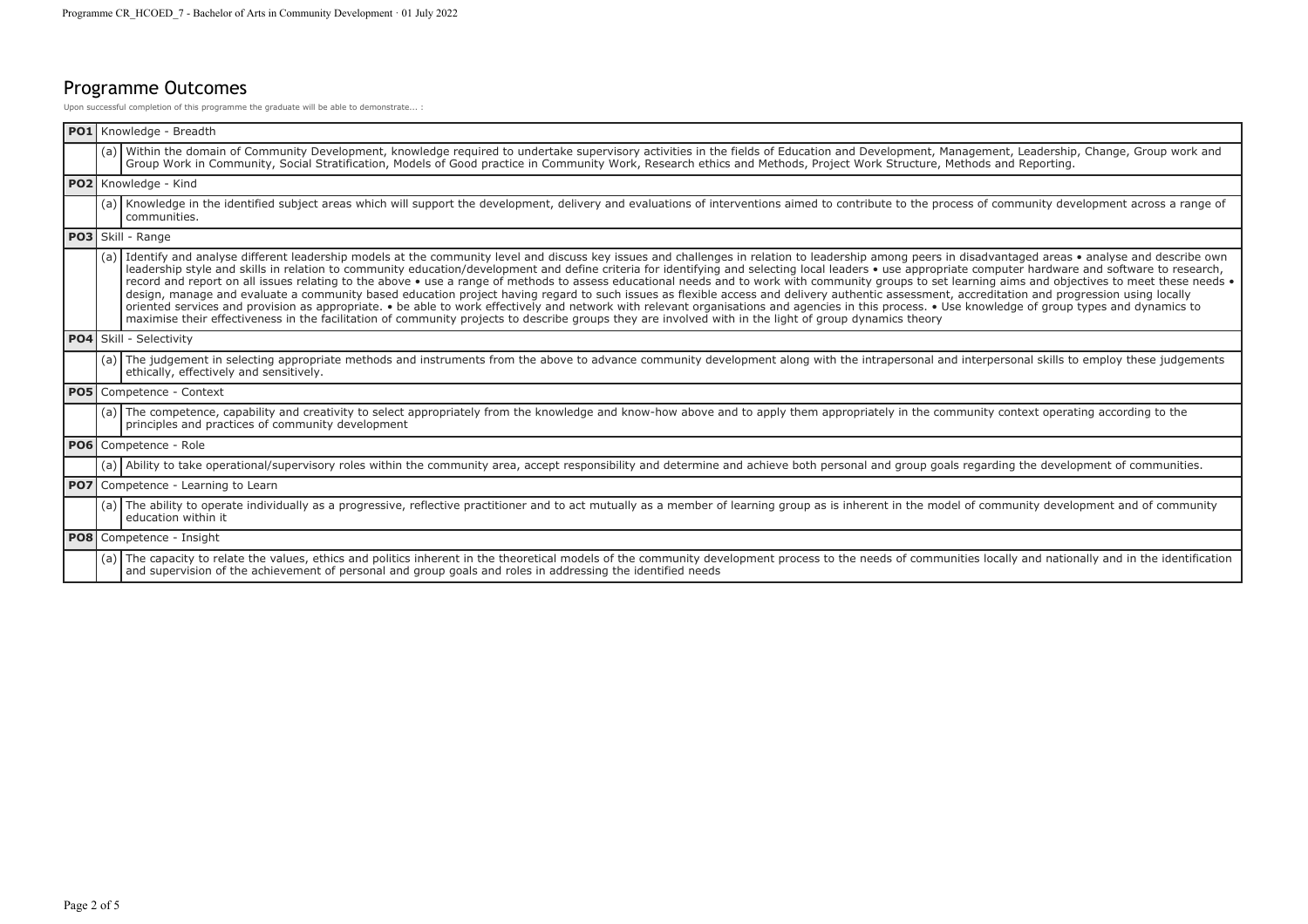### Semester Schedules

#### Stage 1 / Semester 1

| Mandatory       |                                           |  |
|-----------------|-------------------------------------------|--|
| Module<br>Code  | Module Title                              |  |
|                 | CMOD6001 Creativity Innovation&Teamwork   |  |
| <b>INFO6008</b> | <b>ICT for research and reporting.</b>    |  |
| <b>PLAC6002</b> | <b>Community Work Placement 1</b>         |  |
|                 | SOCI6003 Sociology and Community          |  |
| <b>POLI6003</b> | <b>Community Development</b>              |  |
|                 | <b>EDUC6004</b> Portfolio Methods for RPL |  |

#### Stage 1 / Semester 2

| Mandatory          |                                         |  |
|--------------------|-----------------------------------------|--|
| Module<br>Code     | Module Title                            |  |
|                    | SOFT6004 Project Reports & Presentation |  |
|                    | SOCI6002   Social Analysis              |  |
| EDUC6002 Education |                                         |  |
|                    | PSYC6005   Group Work and Community     |  |
|                    | PLAC6001   Community Work Placement 2   |  |
| Elective           |                                         |  |
| Module<br>Code     | Module Title                            |  |
|                    | JOUR6001 Communication                  |  |
|                    | FREE6001 Free Choice Module             |  |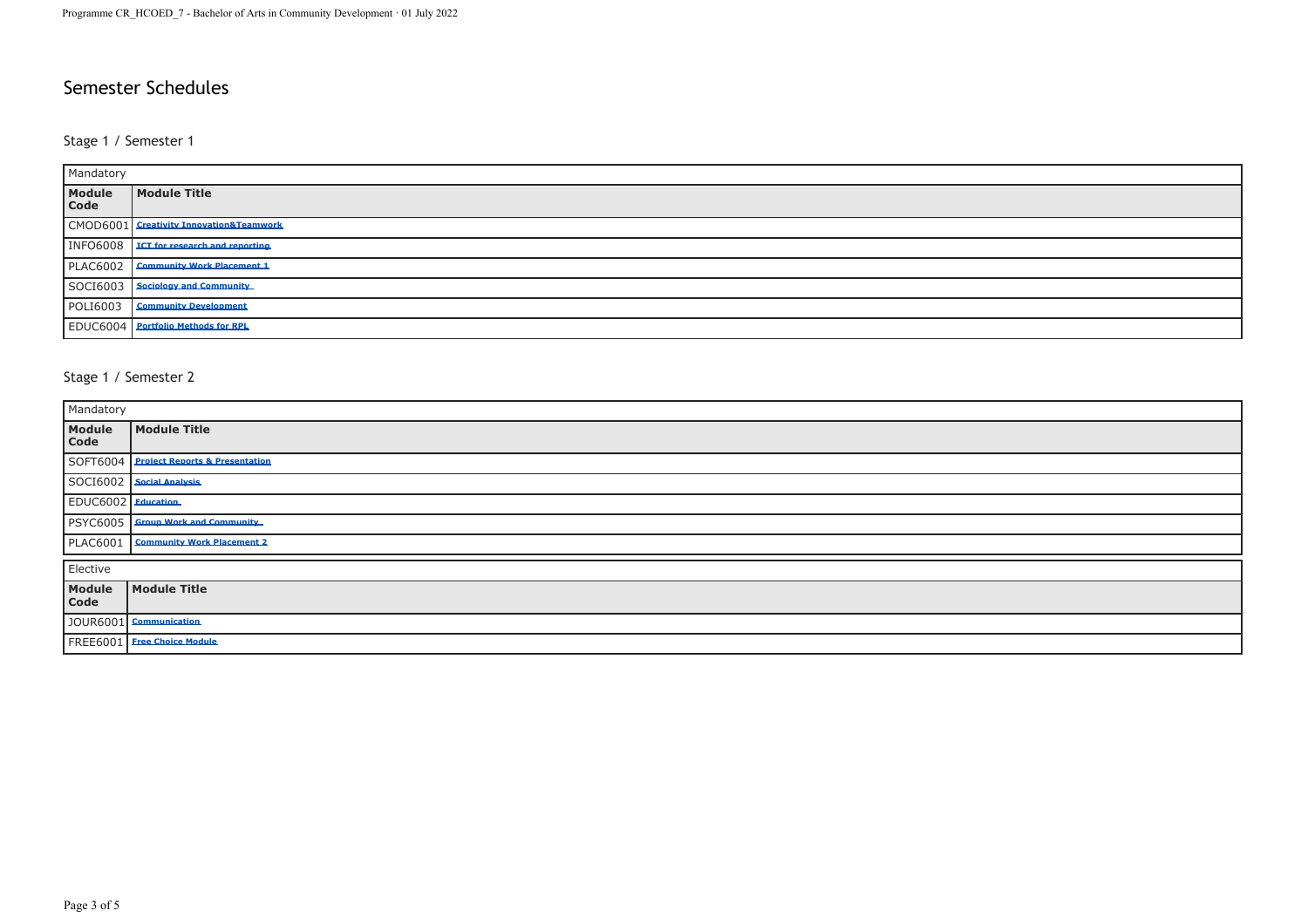#### Stage 2 / Semester 1

| Mandatory       |                                       |  |
|-----------------|---------------------------------------|--|
| Module<br>Code  | Module Title                          |  |
|                 | <b>EDUC6006</b> Community Education   |  |
| SOCI6009 Gender |                                       |  |
|                 | SOCI6007 Class, Race & Ethnicity      |  |
|                 | SOCI6011 State & Community            |  |
|                 | PLAC6006   Community Work Placement 3 |  |
|                 | <b>EDUC6007</b> Research Methodology  |  |

#### Stage 2 / Semester 2

| Mandatory                |                                               |  |
|--------------------------|-----------------------------------------------|--|
| Module<br>Code           | Module Title                                  |  |
| SOCI6010   Social Policy |                                               |  |
|                          | <b>EDUC6010</b> Critical Pedagogy & Community |  |
|                          | PLAC6011 Community Work Placement 4           |  |
|                          | SOCI6006 Community Research                   |  |
|                          | SOCI6008 Community Project Management         |  |